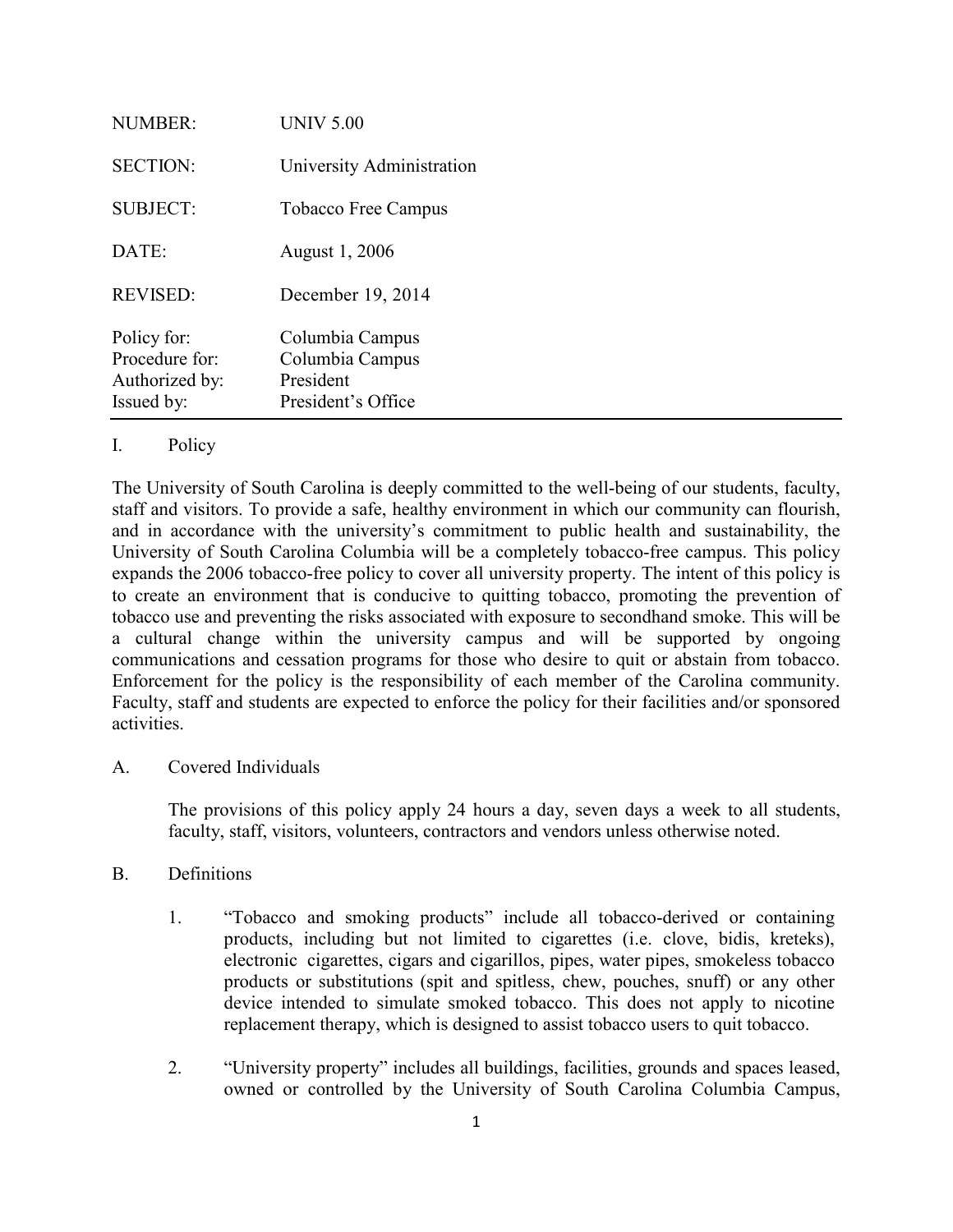whether or not signs are posted. This includes, but is not limited to, buildings on university-owned land, offices, classrooms, laboratories, elevators, stairwells, bridges and walkways, balconies, decks, restrooms, shuttle buses, shuttle bus stops, sidewalks, parking structure/areas/lots, meeting rooms, hallways, outdoor passageways and entrances, lobbies, common areas and athletic venues, including those with outdoor fixed seating

- C. Use of Tobacco Products
	- 1. The use of tobacco products is prohibited on university property. No ashtrays, receptacles or smoking shelters will be permitted.
	- 2. The use of tobacco products is prohibited in university-owned, operated or leased vehicles.
	- 3. The use of tobacco products is prohibited in personal vehicles parked on university property.
	- 4. The university discourages the use of tobacco products by all covered individuals on properties adjacent to the campus.
- D. Support of Tobacco Products
	- 1. All tobacco industry promotions and marketing activities are prohibited on university property.
	- 2. The sale of tobacco products and tobacco-related merchandise (including logo items) is prohibited on all university property and at university-sponsored events, regardless of the operating vendor.
	- 3. The distribution or sampling of tobacco and associated products is prohibited on all university property and at university-sponsored events, regardless of the venue.
	- 4. Tobacco industry and related company sponsorship of athletic events is prohibited.
	- 5. The university discourages solicitation or acceptance of any grant or gift from a manufacturer, distributor or retailer whose principal business is tobacco products.
- E. Communication of Policy

This policy will be communicated to the campus community as follows: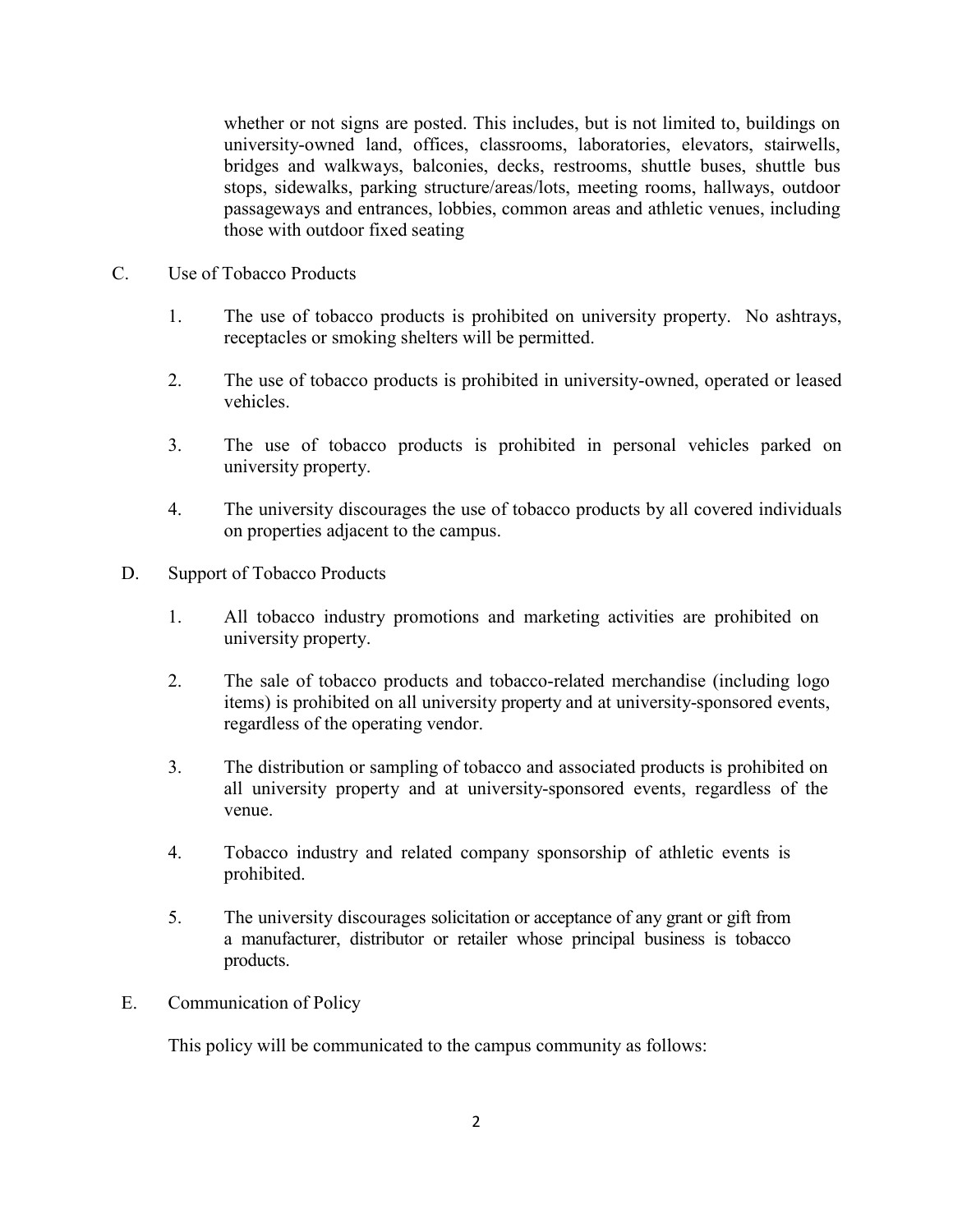- 1. News and information will be posted on the Tobacco–Free USC website at [www.sc.edu/tobaccofreeusc.](http://www.sc.edu/tobaccofreeusc)
- 2. References to this policy will be added to student handbooks, orientation communications and other publications as appropriate.
- 3. The Visitor Center and appropriate staff will assist in informing all visitors of the policy and asking that they comply while on any university property. All community members are encouraged to assist with the education of visitors and volunteers regarding our policy.
- 4. A provision will be inserted in all contracts, e.g. dining, construction and/or maintenance, to prohibit the employees of contractor/vendors from using tobacco products on USC property.
- 5. Communication tips for community members to use in helping to enforce the policy will be available at the Tobacco-Free USC website, [www.sc.edu/tobaccofreeusc.](http://www.sc.edu/tobaccofreeusc)
- 6. "Tobacco-Free Property" signs will be posted throughout the university. Each building will display a "Tobacco-Free Property" decal and additional signs as appropriate.
- F. Tobacco Cessation Resources

The university will offer resources and support to assist those tobacco users who desire to quit or abstain from using tobacco. Tobacco cessation resources and programs will be promoted or offered for university students, faculty and staff. Many of these programs are offered at little or no cost. Referrals may be made to Campus Wellness at 803-576-9393 (students), 803-777-6518 (faculty/staff) and/or Deer Oaks Employee Assistance Program (faculty/staff) at 1-866-327-2400. Additional resources are outlined on the Tobacco-Free USC website, [www.sc.edu/tobaccofreeusc.](http://www.sc.edu/tobaccofreeusc)

- G. Enforcement and Compliance
	- 1. Enforcement for the policy is the responsibility of each member of the Carolina community. Faculty, staff, students and volunteers are expected to enforce the policy for their facilities and/or sponsored activities. Each individual should in a consistent and civil way bring any infractions of this policy to the attention of the person or persons observed violating the policy. Faculty, staff and students are also expected to assume leadership roles by adhering to the policy provisions and by reminding others who aren't in compliance of the policy provisions.
	- 2. In the event a community member does not respond to a reminder, USC faculty, staff, students and volunteers will assist in the enforcement of this policy by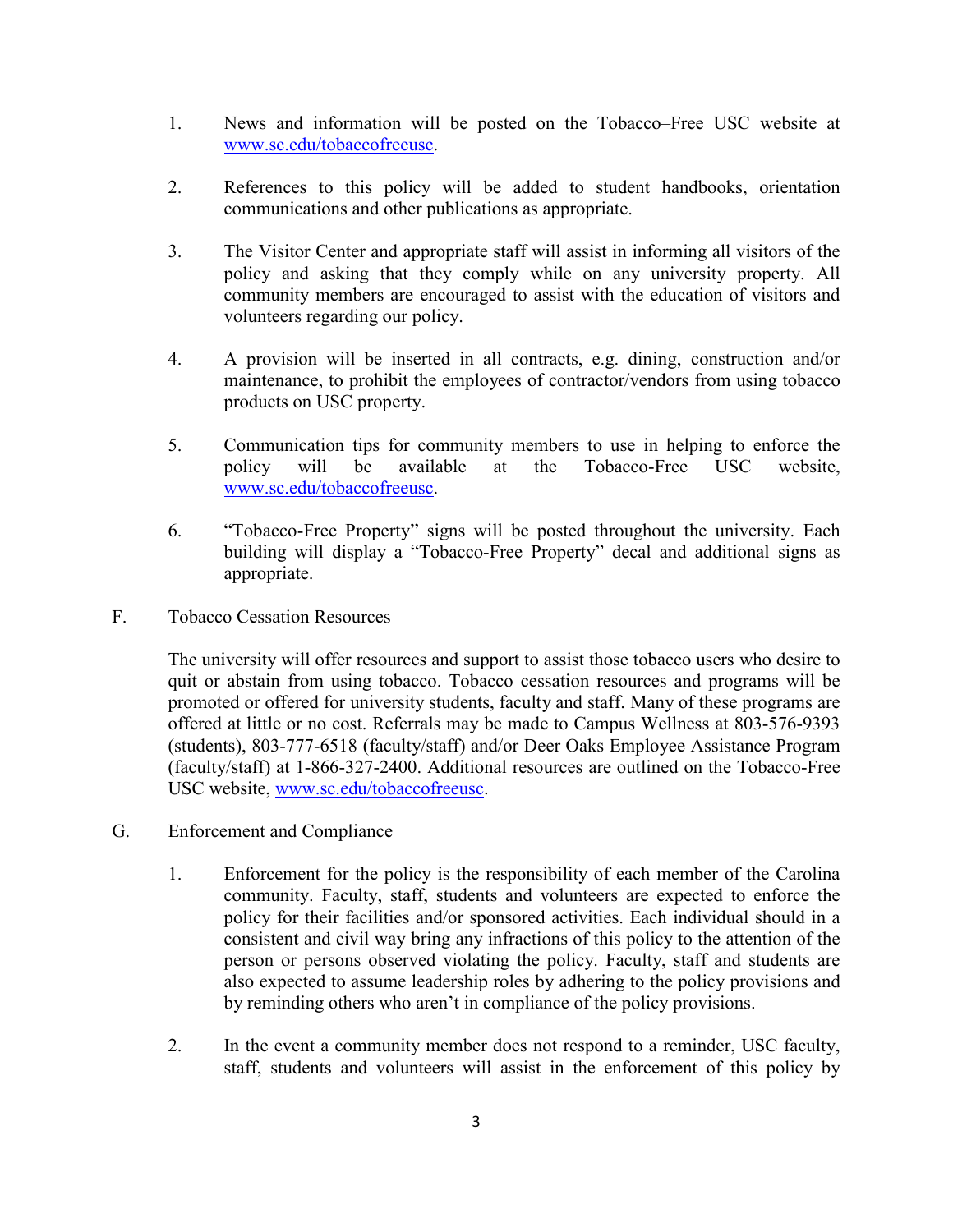reporting repeated violations to the appropriate body, as described in the provisions below.

- 3. Corrective actions will include an educational component and, for those who wish to quit using tobacco, referral to a tobacco cessation program. Referrals may be made to Campus Wellness at 803-576-9393 (students), 803-777-6518 (faculty/staff) and/or Deer Oaks Employee Assistance Program (faculty/staff) at 1-866-327-2400. For more information refer to Section F of this policy.
	- a. Students Complaints regarding students will be directed to and handled by the Office of Student Conduct in accordance with the Student Code of Conduct (STAF 6.26). Further information on the conduct process and potential consequences is available at [http://www.housing.sc.edu/osc/pdf/UNIV500ProposedTobaccoSanctions0](http://www.housing.sc.edu/osc/pdf/UNIV500ProposedTobaccoSanctions091913.pdf) [91913.pdf.](http://www.housing.sc.edu/osc/pdf/UNIV500ProposedTobaccoSanctions091913.pdf)
	- b. Faculty Complaints regarding faculty will be directed to the appropriate unit head.
	- c. Staff Complaints regarding staff will be directed to and handled by the immediate supervisor or director, in accordance with Human Resources practices (HR 1.39) and outlined in "Disciplinary Procedures" at [http://hr.sc.edu/relations/erdscpln.html.](http://hr.sc.edu/relations/erdscpln.html) Specific HR recommendations for counseling employees who repeatedly violate the tobacco policy will be available at [www.sc.edu/tobaccofreeusc.](http://www.sc.edu/tobaccofreeusc)
	- d. Volunteers, Visitors and Affiliates Complaints about volunteers and visitors may be addressed by any university official. Repeated violations may be handled by Law Enforcement and Safety. Complaints about affiliates will be directed to and addressed by their sponsoring departments, in accordance with appropriate policies and practices.
	- e. Contractors and Vendors Complaints regarding contractors and vendors will be addressed by the Office of Business Affairs. Failure by contractors/vendors or their employees to comply with the provisions of this policy could result in the termination of the contract.
- 4. The university will provide Tobacco-Free Campus Policy information cards to facilitate education about and enforcement of the policy.

## H. Exceptions

1. Tobacco, tobacco products or simulated tobacco products may be used for research purposes. Smoking of tobacco products for research purposes will be allowed only if smoke is controlled in a manner approved by the Office of